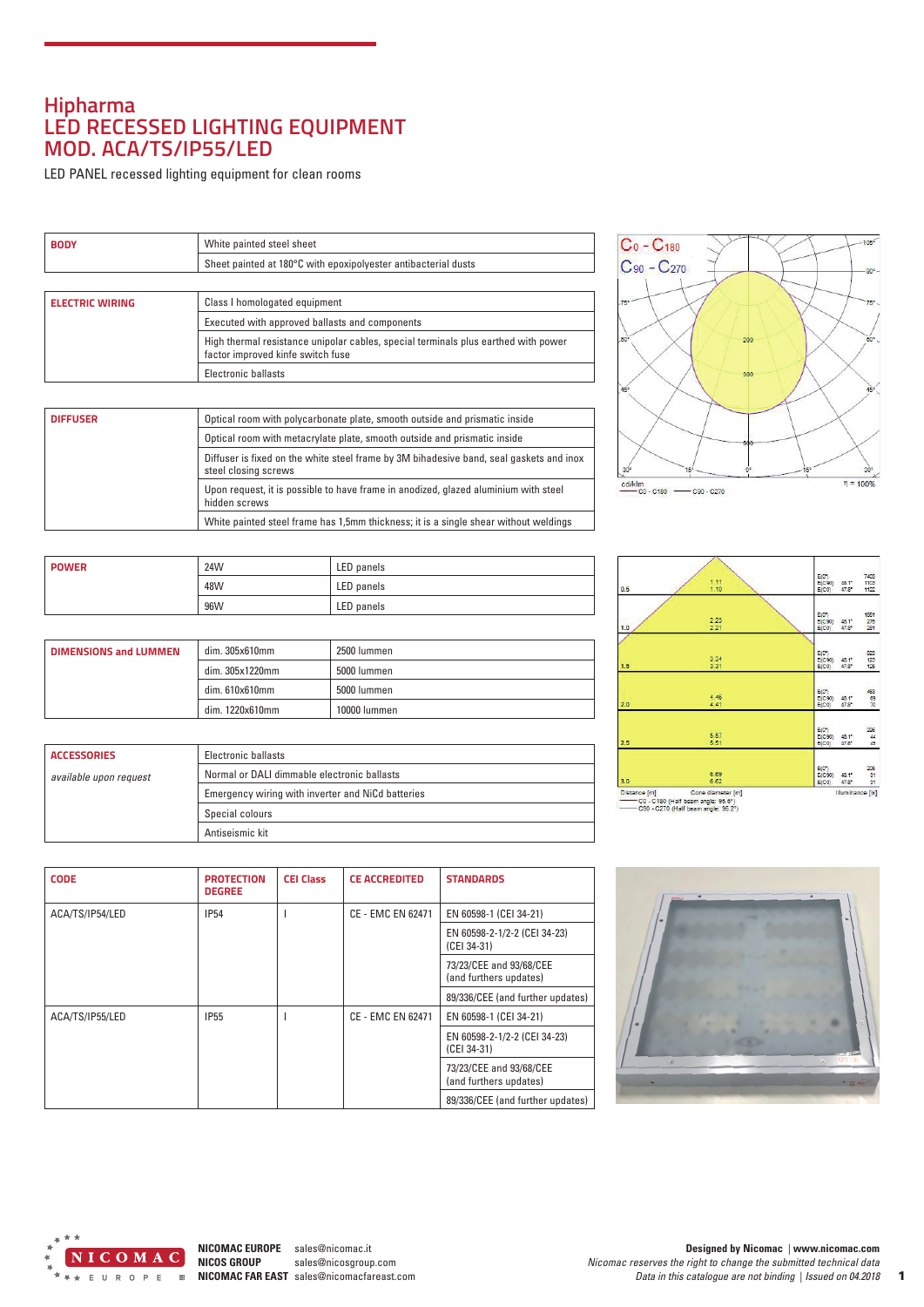## **Hipharma LED RECESSED LIGHTING EQUIPMENT MOD. ACA/TS/IP55/LED-SLIM-MONOBLOC**

LED PANEL recessed lighting equipment for clean rooms

| <b>BODY</b>            | White painted steel sheet                                                                                               |  |
|------------------------|-------------------------------------------------------------------------------------------------------------------------|--|
|                        | Sheet painted at 180°C with epoxipolyester antibacterial dusts                                                          |  |
|                        |                                                                                                                         |  |
| <b>ELECTRIC WIRING</b> | Class I homologated equipment                                                                                           |  |
|                        | Executed with approved ballasts and components                                                                          |  |
|                        | High thermal resistance unipolar cables, special terminals plus earthed with power<br>factor improved kinfe switch fuse |  |
|                        | Electronic ballasts                                                                                                     |  |
|                        |                                                                                                                         |  |

|--|

| <b>DIMENSIONS, LUMMEN and</b><br><b>POWER</b> | dim. 305x610mm  | 2380 lummen | <b>28W</b> |
|-----------------------------------------------|-----------------|-------------|------------|
|                                               | dim. 305x1220mm | 4000 lummen | 50W        |
|                                               | dim. 610x610mm  | 4000 lummen | 43W        |
|                                               | dim. 1220x610mm | 4800 lummen | 60W        |



| <b>ACCESSORIES</b>                                                          | Normal or DALI dimmable electronic ballasts |  |
|-----------------------------------------------------------------------------|---------------------------------------------|--|
| Emergency wiring with inverter and NiCd batteries<br>available upon request |                                             |  |
| Antiseismic kit                                                             |                                             |  |

| <b>CODE</b>          | <b>PROTECTION</b><br><b>DEGREE</b> | <b>CEI Class</b> | <b>CE ACCREDITED</b> | <b>STANDARDS</b>                                  |
|----------------------|------------------------------------|------------------|----------------------|---------------------------------------------------|
| ACA/TS/IP55/LED-SLIM | <b>IP55</b>                        |                  | CE - EMC EN 62471    | EN 60598-1 (CEI 34-21)                            |
|                      |                                    |                  |                      | EN 60598-2-1/2-2 (CEI 34-23)<br>(CEI 34-31)       |
|                      |                                    |                  |                      | 73/23/CEE and 93/68/CEE<br>(and furthers updates) |
|                      |                                    |                  |                      | 89/336/CEE (and further updates)                  |

| 0.5 | 1.11<br>1.10 | $E(0^{n})$<br>7403<br>1103<br>E(C90)<br>$43.1^*$<br>$47.8^{\circ}$<br>1122<br>E(C0)    |
|-----|--------------|----------------------------------------------------------------------------------------|
| 1.0 | 2.23<br>2.21 | 1851<br>$E(0^{n})$<br>276<br>281<br>E(C90)<br>48.1*<br>$47.8^{\circ}$<br>E(C0)         |
| 1.5 | 3.34<br>3.31 | 823<br>123<br>125<br>E(0 <sup>n</sup> )<br>E(C90)<br>48.1*<br>$47.8^{\circ}$<br>E(C0)  |
| 2.0 | 4.46<br>4.41 | 463<br>69<br>70<br>E(0 <sup>n</sup> )<br>E(C90)<br>$48.1^*$<br>$47.8^{\circ}$<br>E(C0) |
| 2.5 | 5.57<br>5.51 | 296<br>44<br>45<br>E(0 <sup>n</sup> )<br>E(C90)<br>$43.1^*$<br>E(C0)<br>$47.8^{\circ}$ |
| 3.0 | 6.69<br>6.62 | E(0)<br>206<br>31<br>E(C90)<br>48.1*<br>31<br>E(C0)<br>$47.8^{\circ}$                  |

CO - C180 (Half beam angle: 95.6°)<br>
C90 - C270 (Half beam angle: 96.2°)



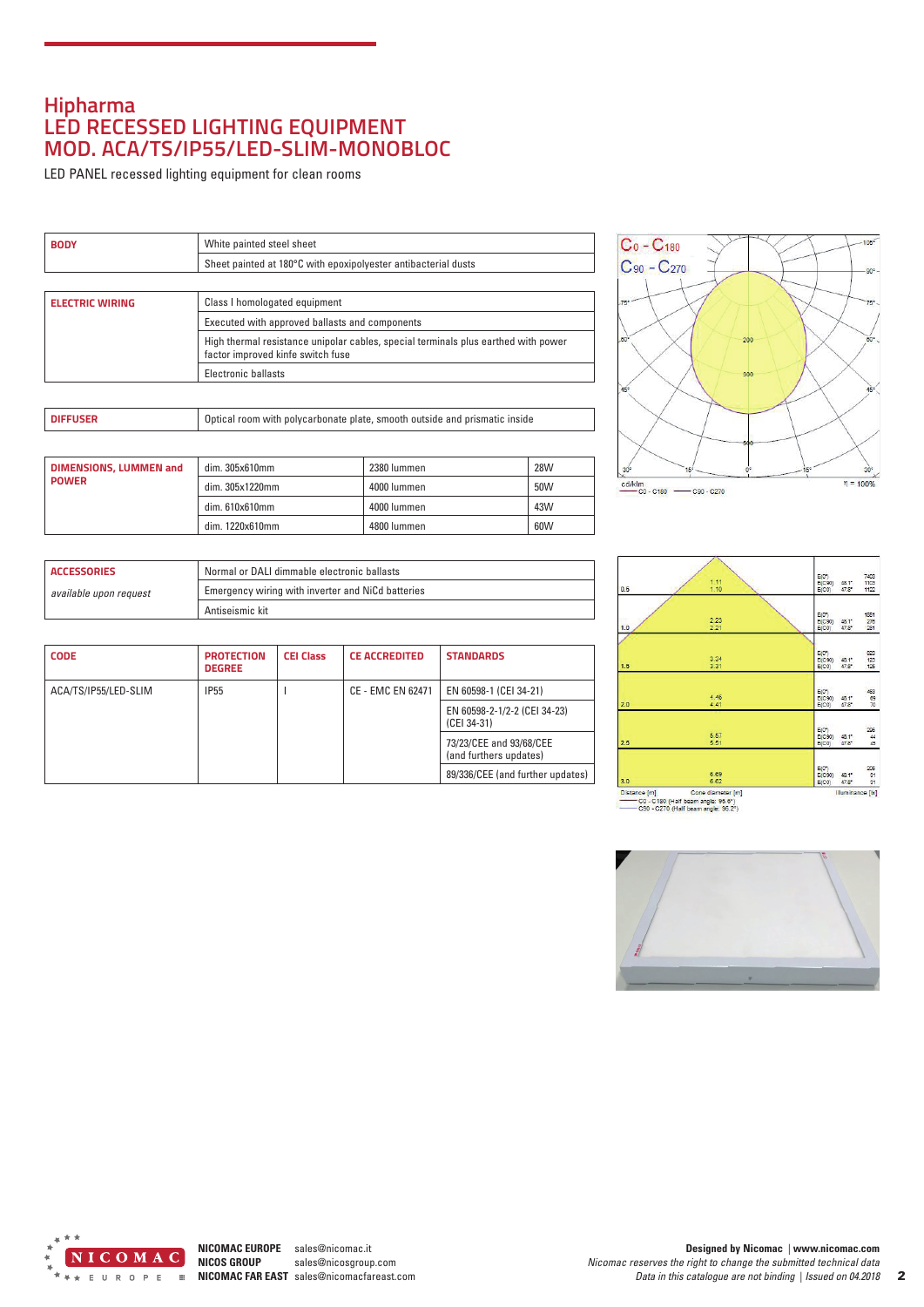## **Hipharma LED RECESSED LIGHTING EQUIPMENT MOD. FLAT PANEL LIGHT**

FLAT PANEL LIGHT recessed lighting equipment for clean rooms

| <b>BODY</b>            | Aluminium + PMMA (Polymethyl 2-methylpropenoate)                                                                        |  |
|------------------------|-------------------------------------------------------------------------------------------------------------------------|--|
|                        |                                                                                                                         |  |
| <b>ELECTRIC WIRING</b> | Class I homologated equipment                                                                                           |  |
|                        | Executed with approved ballasts and components                                                                          |  |
|                        | High thermal resistance unipolar cables, special terminals plus earthed with power<br>factor improved kinfe switch fuse |  |
|                        | Electronic ballasts                                                                                                     |  |

| <b>I</b> DIFFUSER | Optical room with polycarbonate plate, smooth outside and prismatic inside |
|-------------------|----------------------------------------------------------------------------|
|-------------------|----------------------------------------------------------------------------|

| <b>DIMENSIONS, LUMMEN and</b> | dim.305x610mm   | 2380 lummen | <b>28W</b> |
|-------------------------------|-----------------|-------------|------------|
| <b>POWER</b>                  | dim. 305x1220mm | 4000 lummen | 50W        |
|                               | dim. 610x610mm  | 4000 lummen | 43W        |
|                               | dim. 1220x610mm | 4800 lummen | 60W        |



| <b>ACCESSORIES</b>     | Normal or DALI dimmable electronic ballasts       |  |
|------------------------|---------------------------------------------------|--|
| available upon request | Emergency wiring with inverter and NiCd batteries |  |

| <b>CODE</b>        | <b>PROTECTION</b><br><b>DEGREE</b> | <b>LCE MARKING</b> | <b>PHOTOBIOLOGICAL RISK GROUP</b> |
|--------------------|------------------------------------|--------------------|-----------------------------------|
| l FLAT PANEL LIGHT | IP50                               | CE - EMC EN 62471  | EN 62471-ZERO                     |
| l FLAT PANEL LIGHT | IP20                               |                    | EN 62471-ZERO                     |

| 0.5 | 1.11<br>1.10 | 7403<br>E(0 <sup>n</sup> )<br>E(C90)<br>1103<br>$43.1^*$<br>$47.8^{\circ}$<br>1122<br>E(C0) |
|-----|--------------|---------------------------------------------------------------------------------------------|
| 1.0 | 2.23<br>2.21 | 1851<br>$E(0^{n})$<br>276<br>281<br>E(C90)<br>48.1*<br>$47.8^{\circ}$<br>E(C0)              |
| 1.5 | 3.34<br>3.31 | 823<br>123<br>125<br>E(0 <sup>n</sup> )<br>48.1*<br>E(C90)<br>$47.8^{\circ}$<br>E(C0)       |
| 2.0 | 4.46<br>4.41 | 463<br>E(0 <sup>n</sup> )<br>69<br>E(C90)<br>48.1*<br>70<br>E(C0)<br>$47.8^{\circ}$         |
| 2.5 | 5.57<br>5.51 | 296<br>44<br>45<br>E(0 <sup>n</sup> )<br>E(C90)<br>48.1*<br>E(C0)<br>47.8*                  |
| 3.0 | 6.69<br>6.62 | 206<br>E(0 <sup>n</sup> )<br>31<br>E(C90)<br>48.1*<br>$47.8^{\circ}$<br>E(C0)<br>31         |

CO - C180 (Half beam angle: 96.6°)<br>C90 - C270 (Half beam angle: 96.2°)





**IP20**